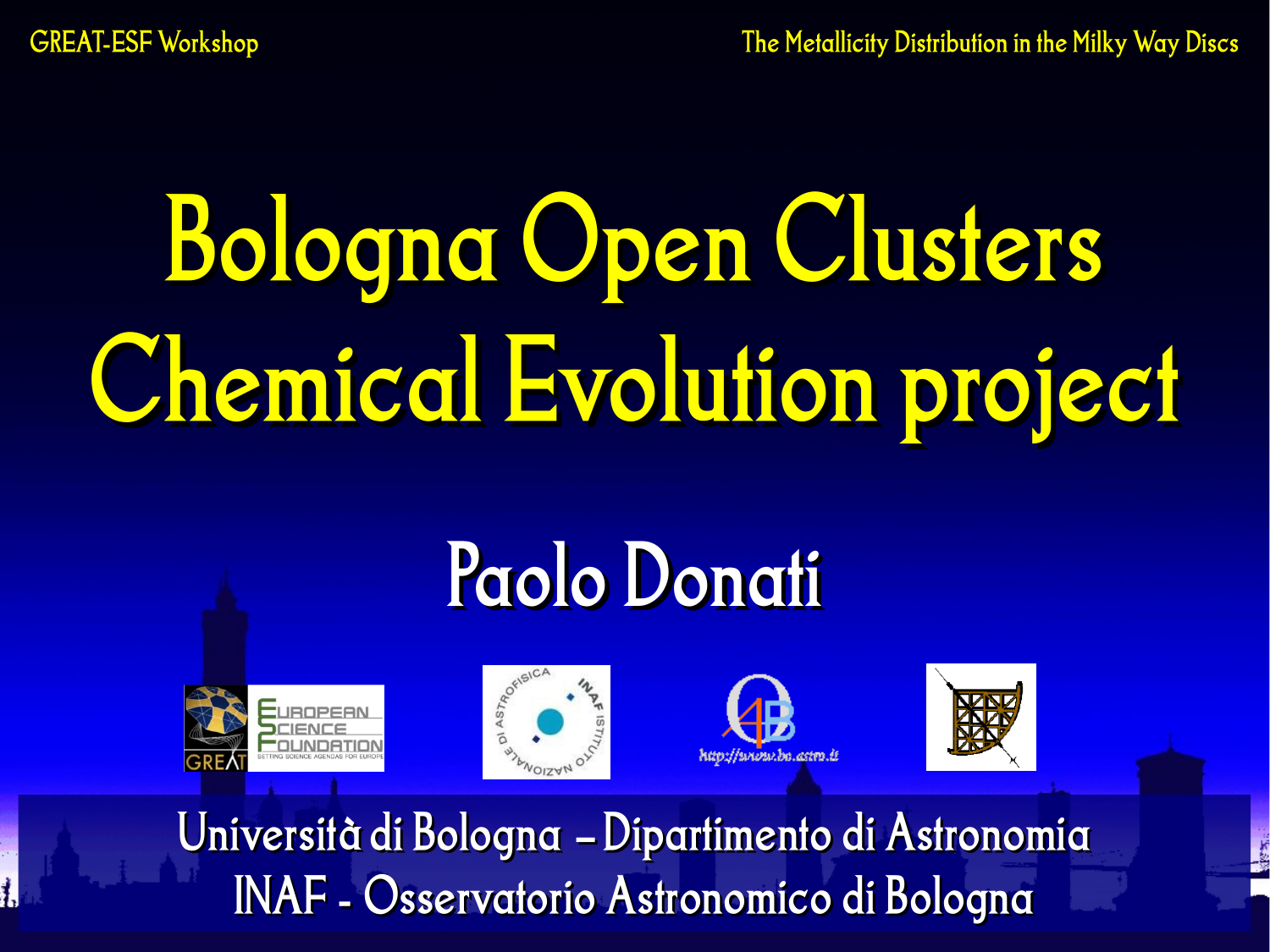#### **BOCCE members**

**Monica Tosi Angela Bragaglia**

- **Andrea V. Ahumada**
- **Gloria Andreuzzi**
- **Giacomo Beccari**
- **Michele Cignoni**

 $\overline{B}$ ologna - May 30, 2012

- **Eugenio Carretta**
- **Raffaele Gratton**
- **Sarunas Mikolaitis**
- **Grazina Tautvaisiene**

…and many more!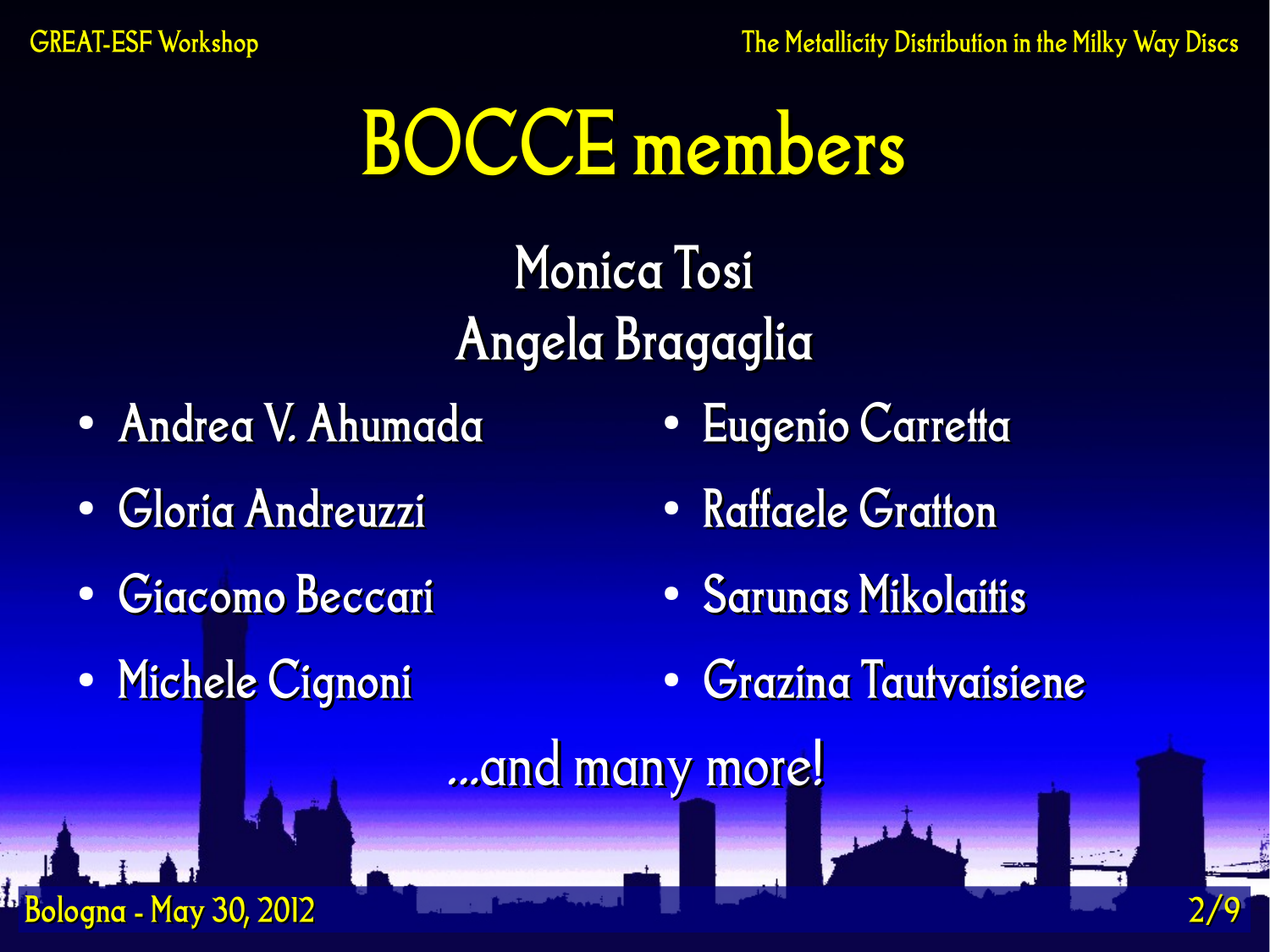# **Observing OCs**

- **Why**
- **How many objects**
- **What we observe**
- **What we measure**
- **GAIA**

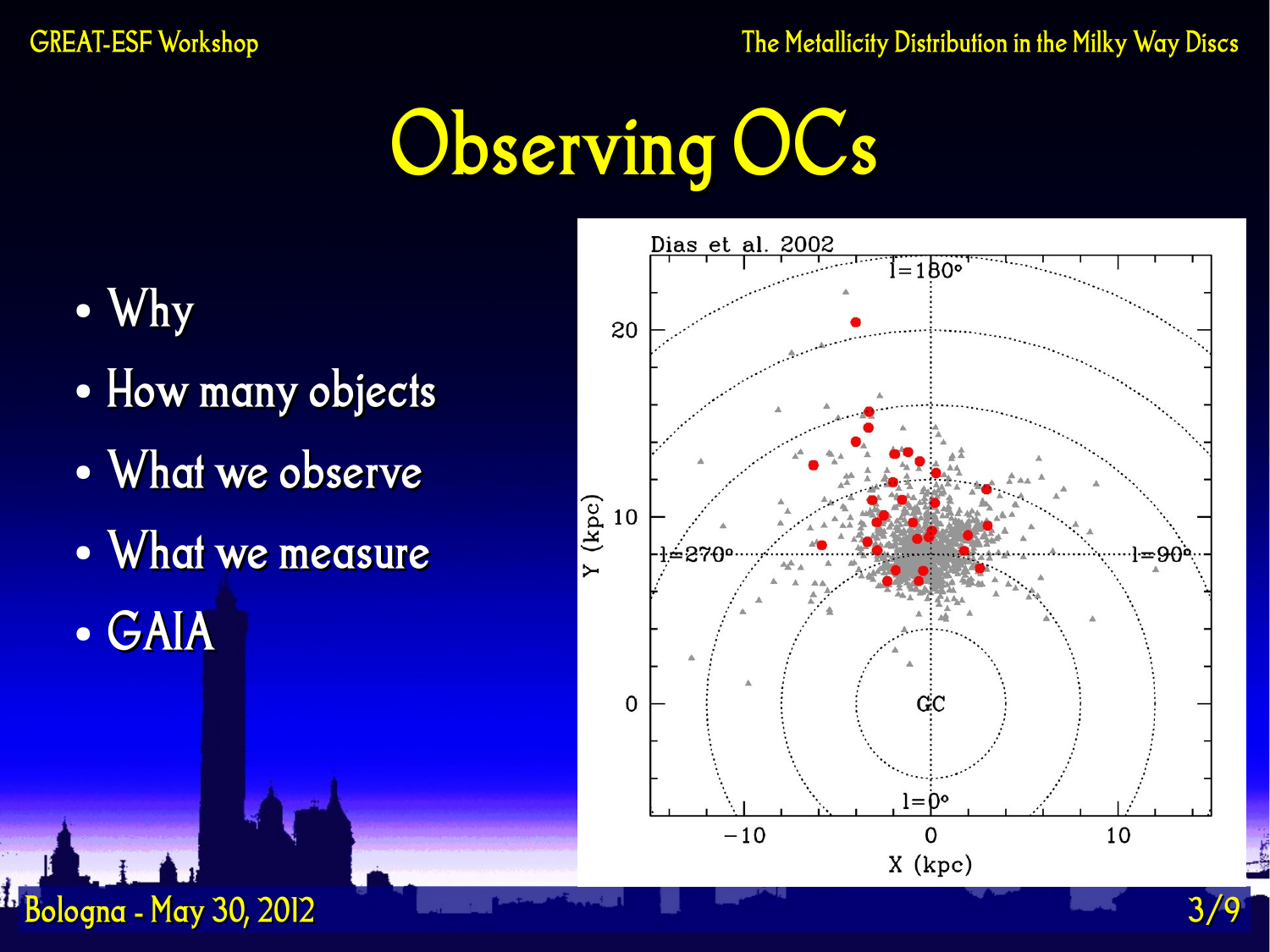# **Observing OCs**

- **Why**
- **How many objects**
- **What we observe**
- **What we measure**
- **GAIA**

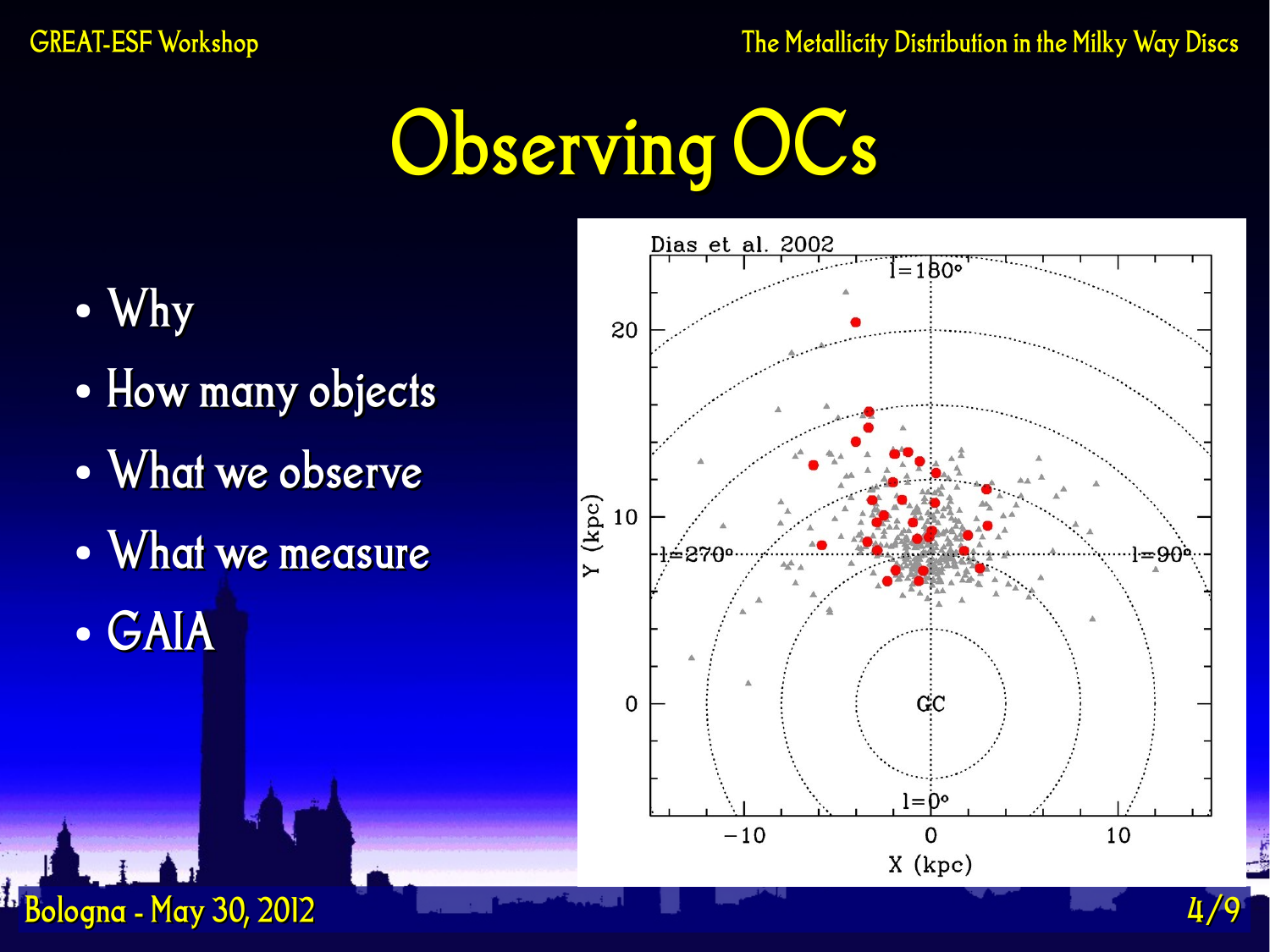## **Precision and Accuracy** ● **E.g.: Berkeley 31**



**Found in literature: 4 kpc < d < 8 kpc 2 Gyr < age < 8 Gyr**

**Our estimate: 2.3 Gyr < age < 2.5 Gyr Rgc > 15 kpc**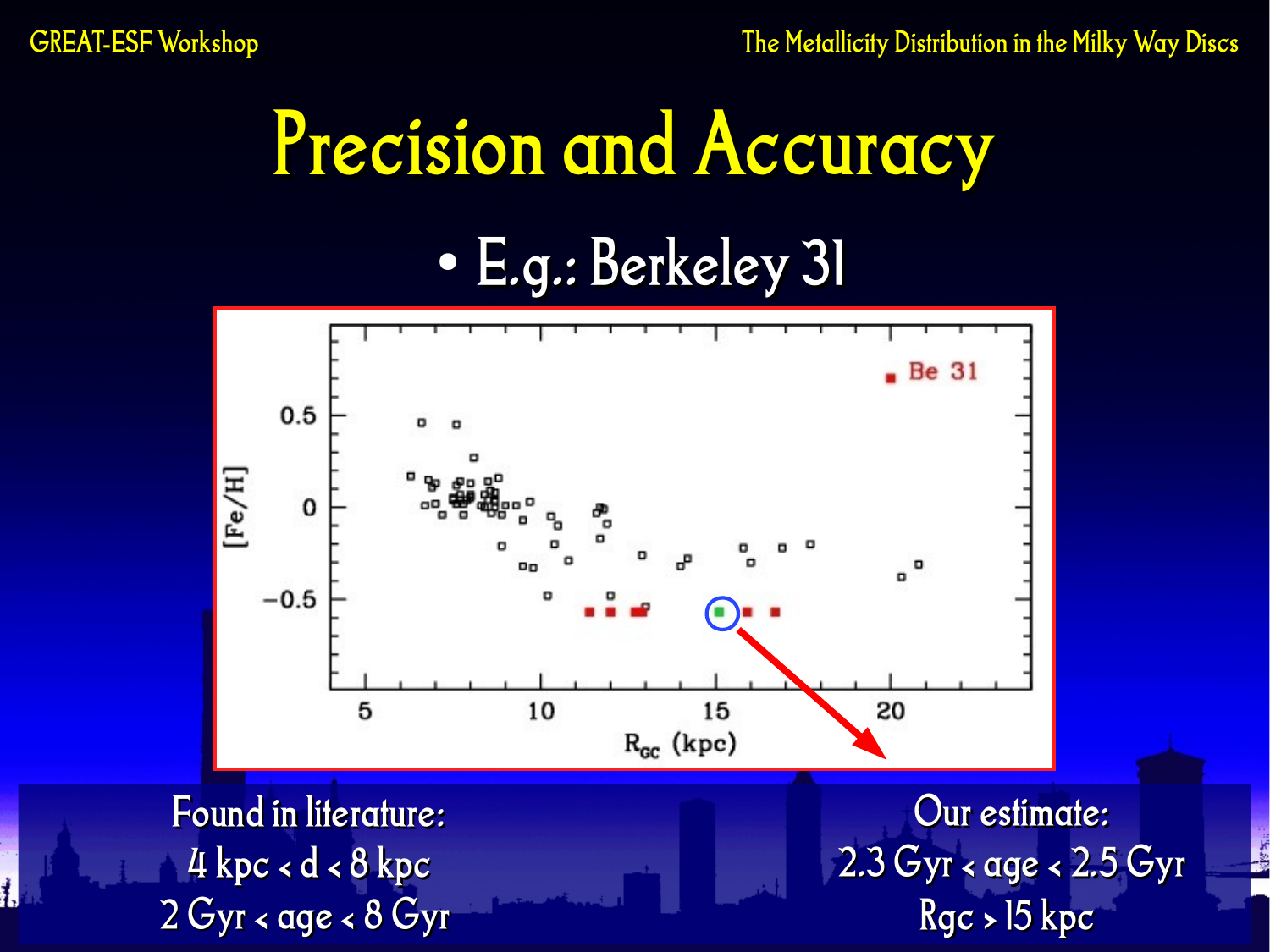# **Brand New Clusters (photo)**

● **Be 23, Be 31, King 8**

● **NGC 2849, NGC 6134**

● **Be 27, Be 34, Be 36**



and more with LBC@LBT

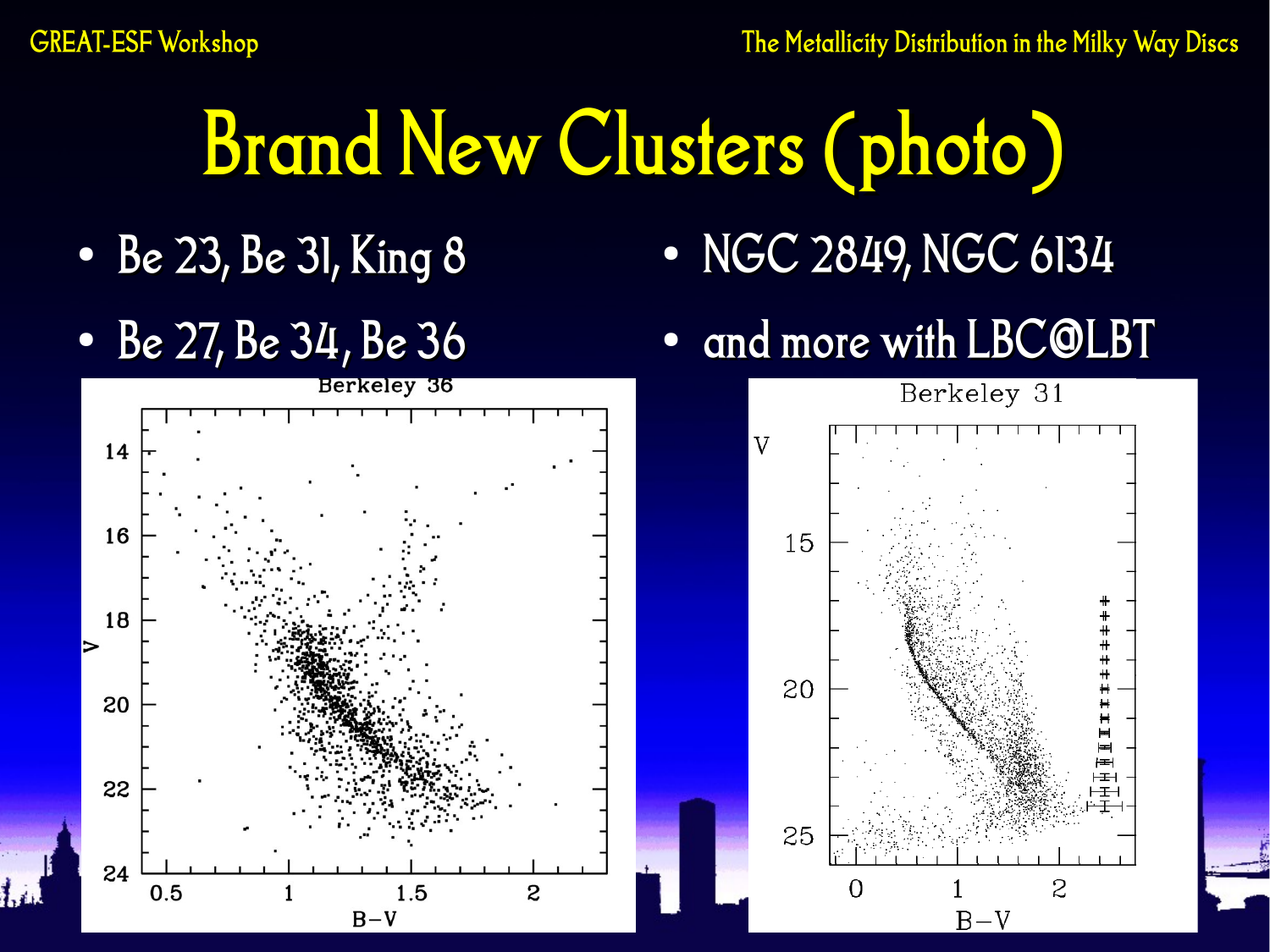#### **Spectroscopic data**

**Bologna - May 30, 2012 7/9**

 $0.5$ 

 $\begin{array}{c} \mathrm{[Fe/H]}\\ \mathrm{O} \end{array}$ 

 $-0.5$ 

 $-1$ 

5

10



- **Δ[Fe/H] ~ 0.1 dex**
- **About 2/3 (20 OCs) has HiRes spectroscopy**
- **Only ~ 80 OCs has HiRes spectroscopy in DAML02**

15

 $R_{gc}$  (kpc)

20

**The Gaia Eso Spectroscopic Survey will target 10<sup>5</sup> stars and 100 OCs We have photometry for many clusters and on large field of view**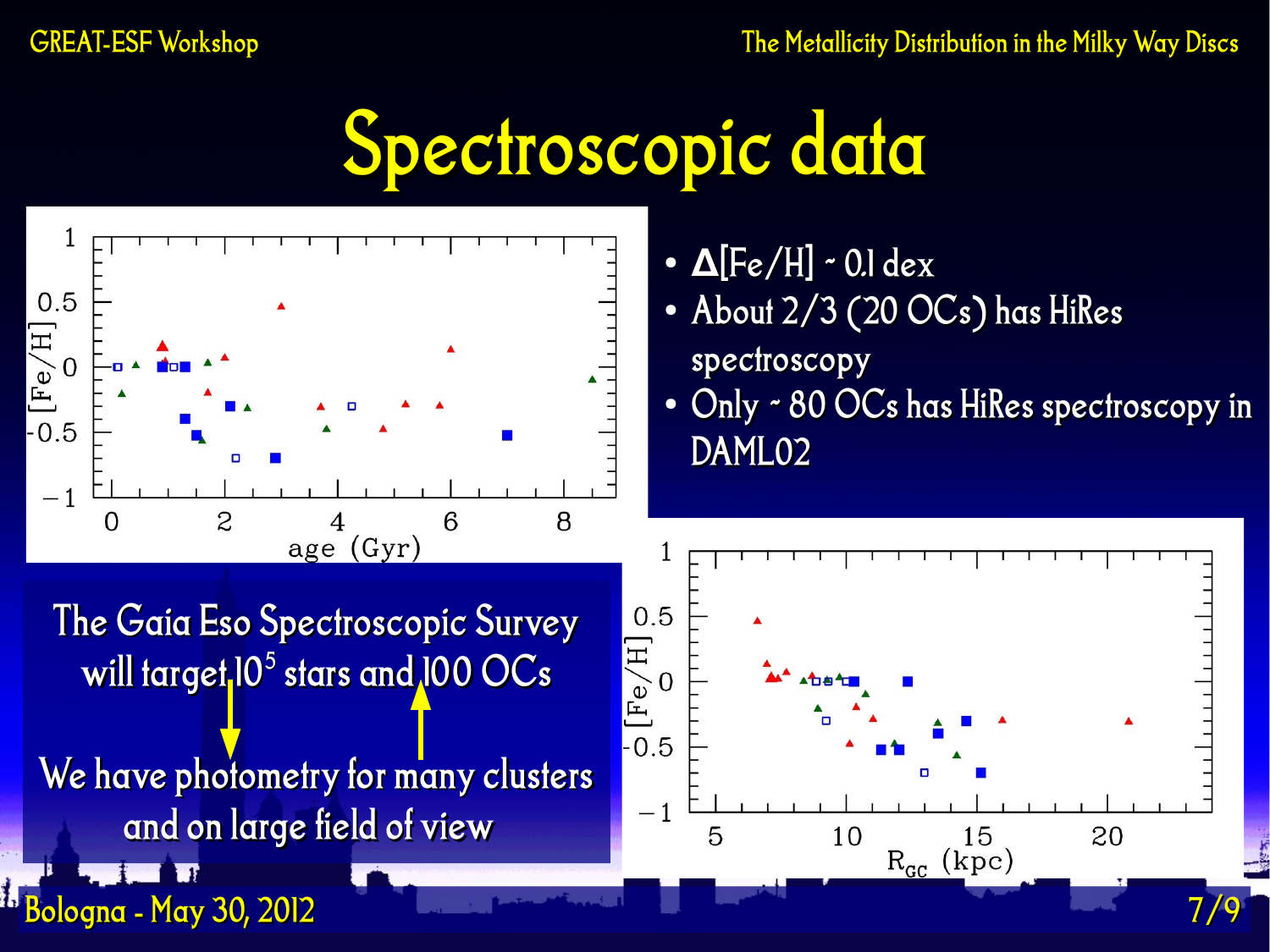### **BOCCE**



**Age and distance distribution of the OCs in the BOCCE database**

#### **Spatial distribution of the BOCCE clusters**